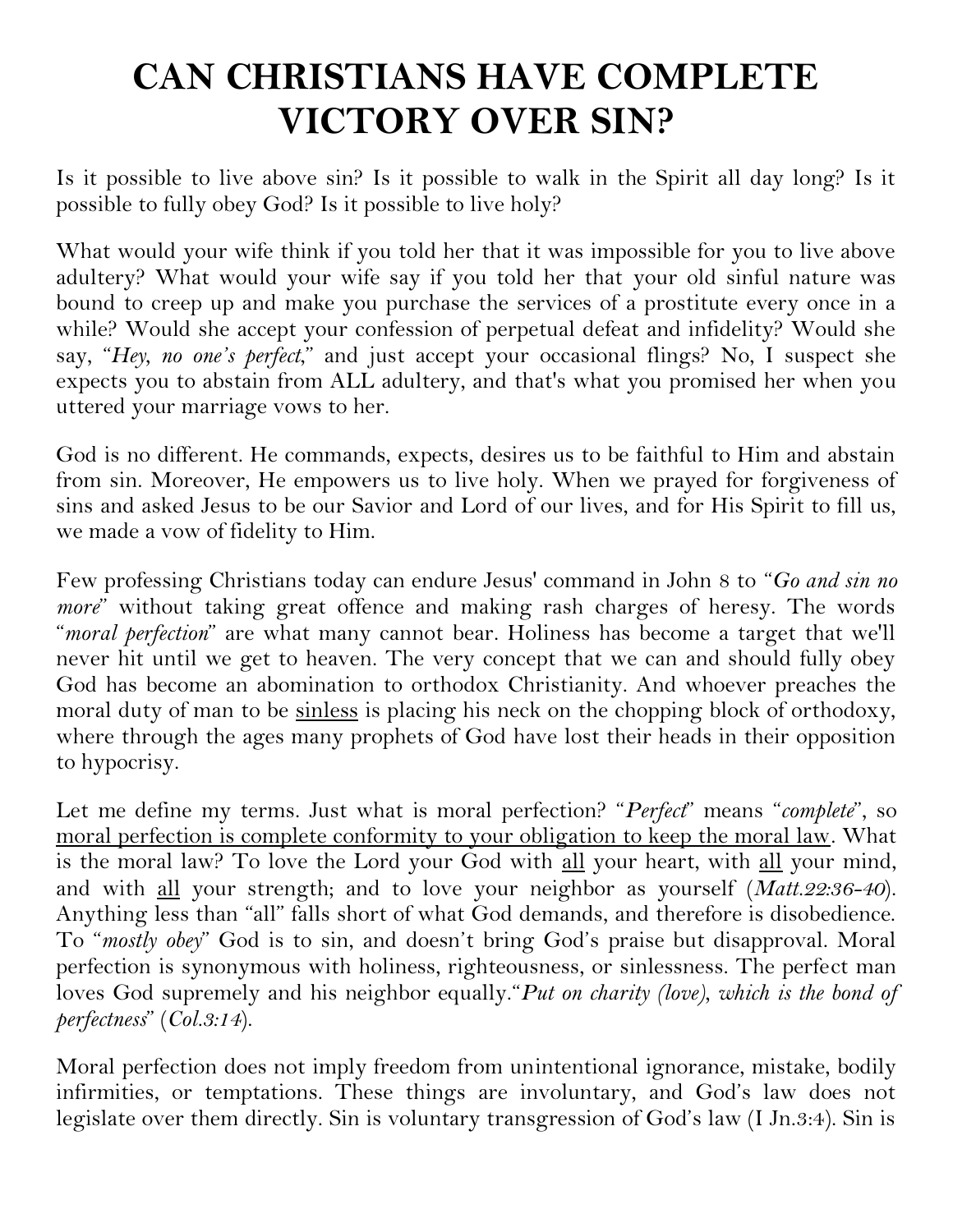doing what you know you should not do and not doing what you know you should do (*Jas.4:17*). All sin is an act of not loving God supremely and your neighbor as yourself.

Let's examine the Scriptures. "*Behold, one came and said unto Him, Good Master, what good thing shall I do that I may have eternal life? And Jesus said unto him, ... If thou wilt enter into life, keep the commandments. He saith unto him, Which? Jesus said, Thou shalt do no murder, Thou shalt not commit adultery, Thou shalt not steal, Thou shalt not bear false witness, Honour thy father and thy mother: and, Thou shalt love thy neighbour as thyself. The young man saith unto him, All these things have I kept from my youth up: what lack I yet? Jesus said unto him, If thou wilt be perfect, go and sell that thou hast, and give to the poor, and thou shalt have treasure in heaven: and come and follow Me. But when the young man heard that saying, he went away sorrowful: for he had great possessions*" (*Matthew 19:16-22*).

"*If thou wilt be perfect....*" In other words, if you want to be perfectly compliant with God's law and find eternal life, distribute your wealth to the poor and follow Me. This young man claimed to keep God's law, but was not. Jesus put His finger on his greatest sin and insisted that he must give this up to Him before he could be saved. This rich, young ruler had broken the first commandment, "*Thou shalt have no other gods before Me*" - he loved his possessions more than God. Repentance, which is forsaking sin or returning to obedience to God's law, is a condition without which no one can be saved.

Jesus told the inquirer that he could do something right that moment to be perfect. This perfection could not mean maturity, for that is a growth in wisdom and knowledge and is not instantly obtained. It could not be mental or physical perfection, for that will not be obtained in this life. It could not refer to God mystically imputing him with Christ's moral perfection (*as many teach*), for that blood had not yet been shed, and therefore that type of perfection could not be instantly obtained. The only other type of perfection mentioned in the Bible that it could be is personal moral perfection, or sinlessness, through repentance and faith that works by love. For this fellow, it meant metaphorically nailing his sin to the cross, giving his wealth to the poor and following Jesus. Unfortunately, this sinner rejected Christ's invitation into the Kingdom of God. Unless he forsook his sin and began to love the Lord with ALL his being (*not simply some or most*), and his neighbors as himself before he died, he is experiencing the torments of hell at this very moment!

If this young man had responded to the altar call of your typical evangelical church in America today, he probably would have prayed the sinner's prayer, been baptized, tithed, and maybe even done what we would consider to be great works for God. But if temptation ever made him have to choose between his riches and the Lord, the true god of his heart would have been evident for all to see. We would label him a "backslider", but the truth is he never slid forward in the first place! Jesus required death to self, turning from all sin, and whole-hearted submission as a prerequisite to salvation. Jesus must become your First Love if you are to become God's child.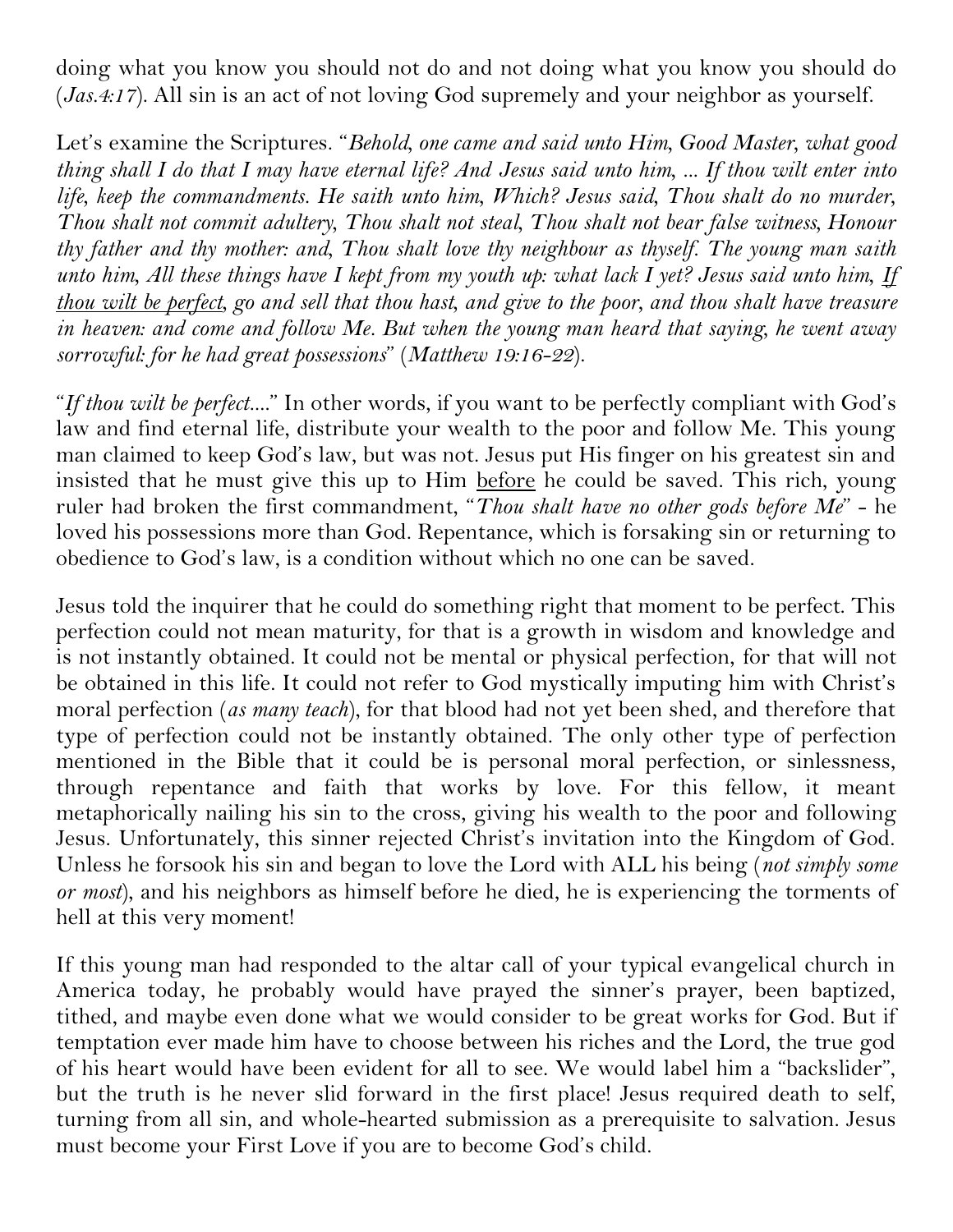When a lawyer asked Jesus what he must do to have eternal life in *Luke 10:25-28*, Jesus told Him that he must love God supremely and his neighbor equally in order to live forever! This is in harmony with the teachings of Christ throughout the Gospels. "Not the hearers of the law are just before God, but the doers of the law shall be justified" (*Rom.2:13*). If someone is not in perfect compliance with God's law of love, they are not in a forgiven state! I know that those are hard words in today's Christian world, but this is what the Scriptures teach. If someone has sin in his life, he either has not repented, or he has repented of his repentance. We are not justified by keeping the law of God, but rather we are justified by grace on condition of our repentance and faith in Christ.

The Bible makes it very clear that repentance is a necessary condition for salvation (*Luke 13:3; Mk.1:15; Prov.28:13; Isa.55:7; etc*.). Repentance in today's evangelical church has been perverted to mean anything but what the Bible says it is. Repentance is forsaking sin, and sin is transgression of God's law - so repentance is a return to obedience to God's law. They that have repented do not intend to ever sin again, but they intend keep God's law forever (*I Jn.3:4-10*). That is not to say that they never will sin again, but if they truly repent, they have made a clean break from all sin. They do as King David said, "*Stand in awe, and sin not*" (*Ps.4:5*). They do as Paul said, "*Awake to righteousness, and sin not*" (*I Cor.15:34*). They do as Jesus told the lame man to do, "*Sin no more!*" (*Jn.5:14*). They do as Jesus told the adulterous woman to do, "*Go and sin no more!*" (*Jn.8:11*). Not "*Go and sin less!*" Not "*Go and sin occasionally, but feel guilty afterwards and confess it.*" Not "*Go and sin more, but don't worry about it because My grace will make up for your deficient repentance*." SIN NO MORE!!! This is everywhere the doctrine of the Bible. Repentance is a 180-degree change of moral direction - from self-gratification as the ultimate aim of your life to God-glorification as the ultimate aim of your life, from loving self supremely to loving God supremely. Repentance is a return to perfect obedience to God's law. I emphasize perfect obedience because anything but perfect obedience is disobedience! Anything but perfect submission is rebellion! (*Read I Samuel 15 if you doubt it.)*

Jesus taught that you cannot serve God and sin at the same time! "*No man can serve two masters: for either he will hate the one, and love the other; or else he will hold to the one, and despise the other. Ye cannot serve God and mammon (worldly gain)*" (*Matt.6:25; also John 8:34*). Where a servant of God is, love for sin cannot be! "*A good tree cannot bring forth evil fruit... Every tree that bringeth not forth good fruit is hewn (cut) down and cast into the fire*" (*Matt.7:16-20; also Matt.15:33-37; Jn.15:1-8*). Where a good tree is, bad fruit cannot be! It is a FACT: sin and salvation are mutually exclusive, just as Satan and Jesus are, and for the same reason - God is holy! Unless you are living holy, there is no doubt, you are not right with God and, I believe, headed for hell!

Many consider their emotional affections for God and the Bible as proof of their love for God, and the warm feelings they experience when they do good to their neighbor as proof that they love their neighbor. But the love that God's law demands is not an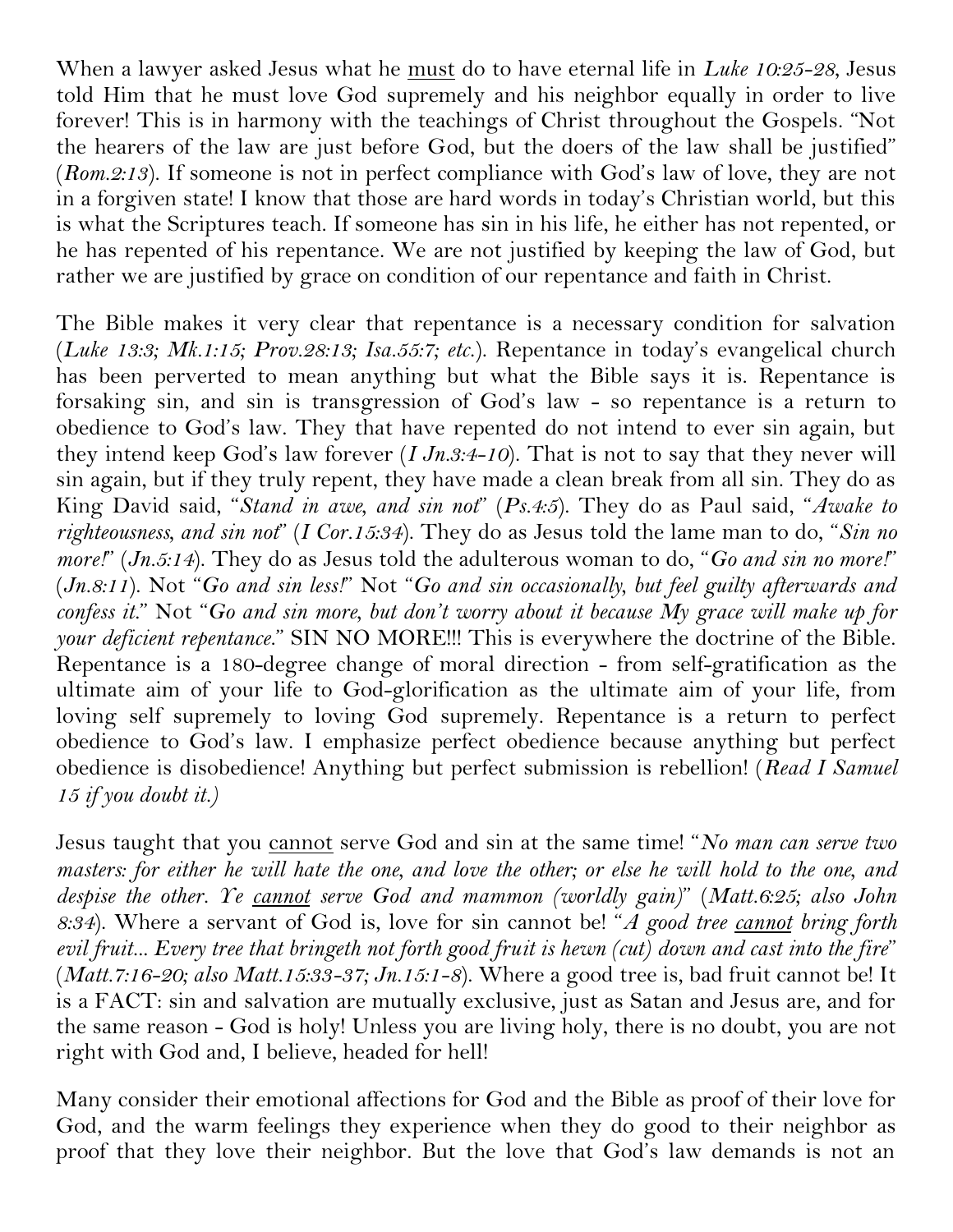emotion, but benevolence, or good-willing. You might have "good feelings" about your wife yet still cheat on her! If you do, you do not really love her. If you loved her, you would keep your vow to her and be faithful to her. Likewise, you might have "good feelings" about God, even strong affections, yet still be unfaithful to Him. If so, you do not really love Him. If you loved Him, you would obey His commandments. "*By this we know that we love the children of God, when we love God, and keep His commandments. This is the love of God, that we keep His commandments: and His commandments are not grievous* (*or burdensome, impossible to keep*)" (*I Jn.5:2-3*). God's commandments are not burdensome or impossible to keep.

Those who profess to love God and their neighbor, yet still sin against them, really do not love God or their neighbor. It is clear that upon God's law of love hangs all of the commandments of God (*Matt.22:35-40; 23:23*). One who loves God supremely and their neighbor equally will not sin against God or their neighbor in any way. It is impossible! "*He that loveth another hath fulfilled the law. For this, Thou shalt not commit adultery, Thou shalt not kill, Thou shalt not steal, Thou shalt not bear false witness, Thou shalt not covet: and if there be any other commandment, it is briefly comprehended in this saying, namely, Thou shalt love thy neighbour as thyself. Love worketh no ill to his neighbour: therefore love is the fulfilling of the law*" (*Rom.13:8-10; Gal.5:14*). "*He that loveth his brother abideth in the light, and there is none occasion of stumbling in him*" (*I Jn.2:10*). Those that love God supremely and their neighbor equally are "*unblameable in holiness*" (*I Thes.3:12-13; Eph.1:4*). If this law of love is written upon their heart, "none of their steps shall slide" (*Ps.37:31*).

Jesus made it so clear that even a child could understand it: "*If ye love Me, keep My commandments... He that hath My commandments and keepeth them, he it is that loveth Me... If a man love Me, he will keep My words... He that loveth Me not keepeth not My sayings...*" (*Jn.14:15, 21-24*). "*Hereby we do know that we know Him, if we keep His commandments. He that saith, I know Him, and keepeth not His commandments, is a liar, and the truth is not in him. But whoso keepeth His word, in him verily is the love of God perfected: hereby know we that we are in Him*" (*I Jn.2:3-5*). According to these passages, if you are not keeping His commandments, you do not love God or know God! I didn't write it - that's what the Scriptures plainly teach. "*Be ye perfect*" is one of the commandments of Jesus, albeit, one of the most unpopular (*Matt.5:48*). However, those who love Him comply!

The Lawgiver did not repeal His just law when He died and rose again. Jesus came not to destroy it, but fulfill it, and those who walk in the Spirit fulfill it too (*Matt.5:17; Rom.8:4*)! "Whosoever shall keep the whole law, and yet offend in one point, he is guilty of all" (*James 2:10 - this is in the New Testament!*). One who breaks just one of the moral commandments of God shows he does not love God, and is guilty of all! In other words, not saved, not forgiven, not pardoned, not a recipient of God's grace, not a "*good and faithful servant*", but a condemned sinner.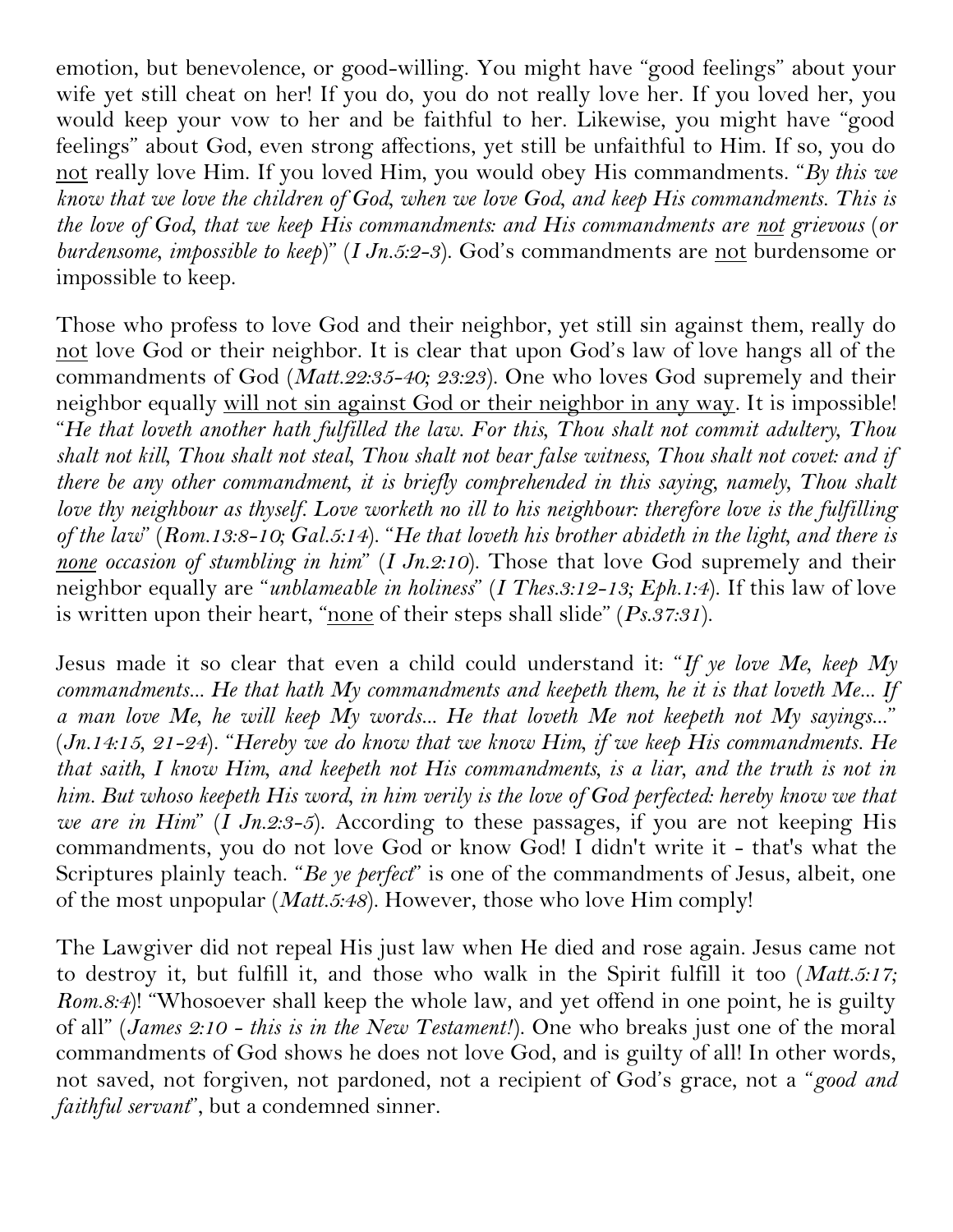The O.T. prophesies of the New Covenant show that man will be holy, righteous, sinless, perfectly obedient to God's law of love in this New Covenant (*Deut.30:1-10; Jer.31:31-34; 32:37-41; Eze.11:17-21; 36:24-29; Heb.8:7-12; II Cor.6:14-7:1*). These Old Testament passages prophesy that those in the New Covenant will live holy. If you are not living holy, you are not in the New Covenant! Jesus' sacrifice motivates the guilty beholder to lay down his bloody mallet and sin no more - to love God supremely and his neighbor equally. He came to set the captives free from sin (*Jn.8:31-36*)! If you still commit sin, Christ said you are a servant to sin and unless you are set free by the power of the cross, you will perish in your sins (*Rom.6:16,21-23*)!

The power of the cross is the influence it has upon the believer to make him sinless (not sin less)! We love Him (*keep His law*) because He first loved us (*I Jn.4:19*)! The blood of Jesus perfects those who believe: "*Through the blood of the everlasting covenant*", God makes the believer "*perfect in every good work to do His will, working in you that which is well-pleasing in His sight, through Jesus Christ*" (*Heb.13:20-21; Heb.10:14*). He reconciles us through the blood of the cross to make us "*holy and unblameable and unreproveable*" (*Col.1:20-23*). He died so that we might be "*dead to sin*" and "*live unto righteousness*" (*I Pet.2:24*). Hallelujah! There is power in the blood! If one's moral character has not been perfected by the blood, he is not washed in the blood! The power of the blood is the power to wash away our sins - ALL of them. If they remain, have they been washed away?

*Matthew 1:21* says that Jesus saves us from our sins, and *Tit.2:14* says that He redeems us from our iniquities, and *I Jn.3:5* says that "*He was manifested to take away our sin; and in Him is no sin. Whosoever abideth in Him sinneth not.*" If you have a hundred pennies and I take them away, how many do you have left? None, right? Isn't it safe to say that you are thereafter penniless? Now, if you have a hundred sins and Jesus takes them all away, how many do you have left? Have you been made sinless by the sinless One, or does your sin remain?

I am deeply concerned that many of the professing Christians who fill our pews are false converts, like the rich young ruler who considered the cost too high to follow Jesus. Sinners have simply added Jesus to their list of idols and started attending church, but they haven't made a clean break with sin and this is evidenced by their perpetual sinning. They may have cut down on their sin when they started going to church, but they haven't submitted unto Jesus as Lord and haven't had their sins washed away by His blood.

Let me make it personal: Do you think, O lukewarm professing Christian, that you can continue breaking the law of the omnipotent Lawgiver while you tread the blood of Christ underfoot and be guiltless on Judgment Day? Do you think He will judge you with favoritism and not according to your works (*II Cor.5:10-11; Eze.33:7-20*)? Do you think your "good works" short of full obedience will bribe God to pervert justice on that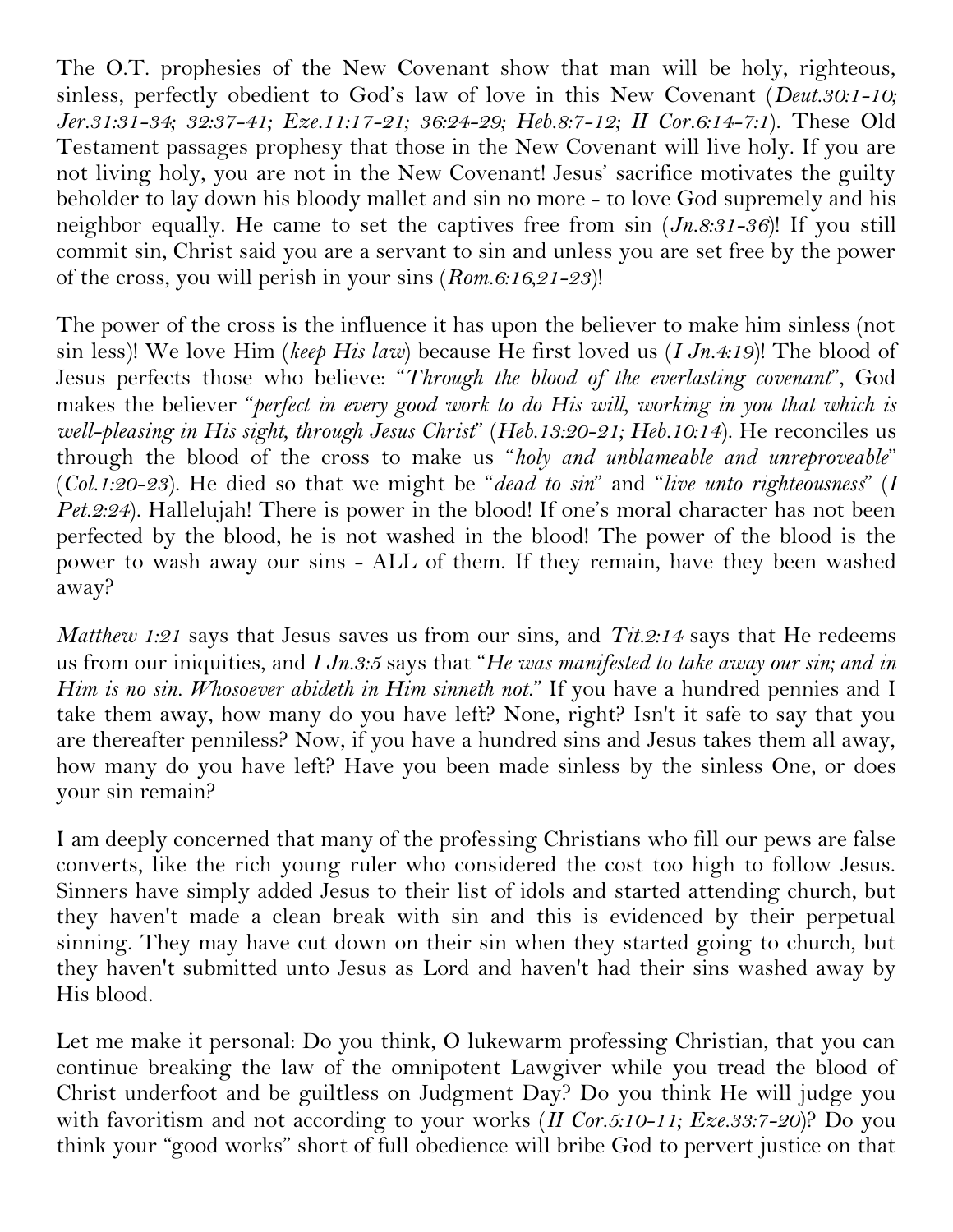Day of Woe and not condemn you for your sins? If so, I fear you are deceived. The Scripture says, "*Let everyone that nameth the name of Christ depart from iniquity*", or I adjure you, depart from the name of Christ. Submit unto His as Lord of all, with all faith in His promises of holiness, or else abandon His holy name in you hypocritical lips, lest you bring more wrath upon yourself.

# **OBJECTIONS TO THE BIBLICAL DOCTRINE OF FULL OBEDIENCE, OR HOLINESS:**

### 1. "*But the Bible says we are saved through faith, not the works of the law!*"

Answer: The Apostle Paul emphasized salvation through faith in his opposition to a contemporary false doctrine that required Gentiles to be circumcised and conform to the civil and ceremonial law of the Jews in order to be considered Christians. Gentiles are not obligated to keep the civil and ceremonial laws which were unique to the Jewish nation, but are obligated to keep the moral law only, which is written upon their consciences. It is the moral law only to which Gentiles must conform by faith or be condemned (*Rom.2:6-29; I Cor.7:19; Luke 10:25-28*). "*Faith alone*" was a theme of the Reformation when many were saved out of Roman Catholicism, which bases its system of salvation on works which God's moral law does not require (*like infant baptism, praying the rosary, mass, confession to a priest, last rites, etc.)*.

Unfortunately, many have hailed this "*faith alone*" doctrine as they continue in their evil works, presuming their sins will not condemn them because they "*believe*" in Jesus. They have prayed the "*sinner's prayer*", made a profession of faith, and now they think that they can keep on sinning and are still saved because their works have nothing to do with their salvation! They are deceived!

Faith, the Bible says, works by love (*Gal.5:6*). Faith and love cannot be divorced. Faith is only a means to an end, the end being full compliance with the law of love. *Romans 3:31* makes this clear: "*Do we then make void the law through faith? God forbid: yea, we establish the law*" (*Rom.3:31*). Faith provides what the law demands: perfect love and obedience. Faith is that trust in God and commitment to the truths of the Gospel that the law demands from the onset. Faith is a "*weightier matter of the law*" according to Jesus (*Matt.23:23*). All of the O.T. saints "*wrought righteousness*" only by faith (*Heb.3,4 & 11*), and it could not be otherwise. Obedience to His law of love is impossible without faith, and the believer will abstain from sin as he remains in the faith (*James 2:14-26; I Jn.3:9*). If one professes to believe in God yet disobeys God, James compares his faith with the faith of devils (*2:14-26*)! Even Satan believes in God, yet he is not heavenbound. The only verse in the Bible that has the words "*faith*" and "*alone*" in it, says we are not saved by faith alone (*Jam.2:17*). Faith and sin are incompatible. Faith without perfect obedience to God is dead faith, and it cannot save you anymore than a dead lifeguard can save you from a rising deluge.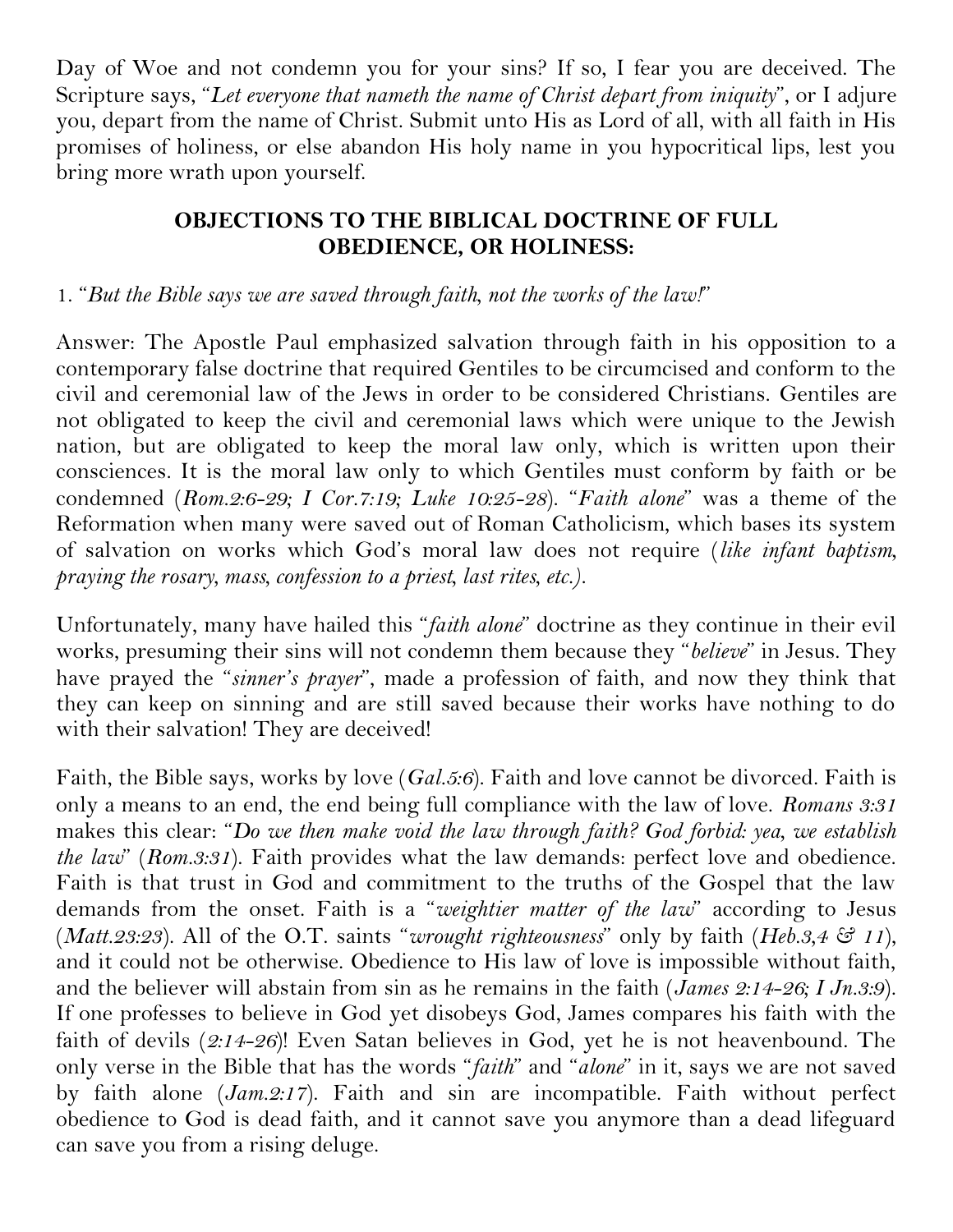Answer: I do not believe compliance with God's law in any way merits salvation any more than I believe faith merits salvation (*if you believe in Jesus, you still do not deserve to be saved.*) Salvation is a gift of undeserved grace! However, repentance is a condition without which you cannot be saved. What you must do to receive an undeserved pardon from Jesus is return to obedience to God's law, believe in Jesus, and persevere therein.

3. "*Doesn't the Bible say that God sees us as perfect, because He 'imputes' us with Christ's righteousness and sees us 'through the blood' even though we sin every day?*"

Answer: I am firmly convinced by Scripture that this popular doctrine is mystical nonsense. The blood of Christ makes man righteous by influencing him to do righteousness! The power of the cross is to transform the sinner into a new creature who does righteousness, not to mystically "*impute*" him with righteousness while he keeps on sinning (*II Cor.5:17, 21; I Pet.2:24*). Jesus died so "*that the righteousness of the law might be fulfilled in us*" (*Rom.8:3-4*). His sacrifice redeems us "*from all iniquity*" and purifies us a peculiar people, zealous of good works. The grace of God teaches us to live righteously and godly in this present world (*Tit.2:11-15*). We are reckoned to be righteous by faith because we can only do righteousness by faith! God does not "see you through the blood" and pretend you are righteous if you do not do righteousness! *I John 3:7* makes this clear: "Little children, let no man deceive you: he that doeth righteousness is righteous, even as He is righteous" God accepts he who "*worketh righteousness*" (*Ps.15:1-2; Acts 10:35; Matt.25:46*). "*Whosoever doeth not righteousness is not of God*" (*I Jn.3:10; I Cor.6:9*). Be not deceived! If you are not doing righteousness or if you are doing unrighteousness, there is no doubt, according to the plainest reading of the Holy Bible, you are condemned! If you do not possess the faith that purifies you, you do not possess saving faith (*Acts 15:9*)! Only the pure in heart shall see God, and no sin can dwell in a pure heart (*Matt.5:8; 15:1-20*)! Without holiness, no man shall see the Lord (*Heb.12:14*)!

Oh! Forsake forever these devilish doctrines which excuse sin and render the blood of Christ no more powerful than the blood of a dead beast (*Heb.7:19; 9:9; 10:1-4,11*).

4. "*But the Bible says nobody is perfect but Jesus! Everybody sins!*"

Answer: No, the Bible does not say Jesus was the only perfect person. Many were called morally perfect in the Bible: Job, Noah, David, Asa, Hezekiah, the parents of John the Baptist, etc. (*Job 1:6-8; Gen.6:9; Ps.18:30-36; Ps.101:2-3; I Kings 15:14; II Kings 20:3; Luke 1:6*). Many others were called righteous, godly, holy, or sanctified, which is synonymous with "morally perfect". However, these do differ from Christ in that He never sinned. These did, but when they repented and persevered in obedient faith, they were compliant with their moral obligation and, hence, morally perfect or holy. Contrary to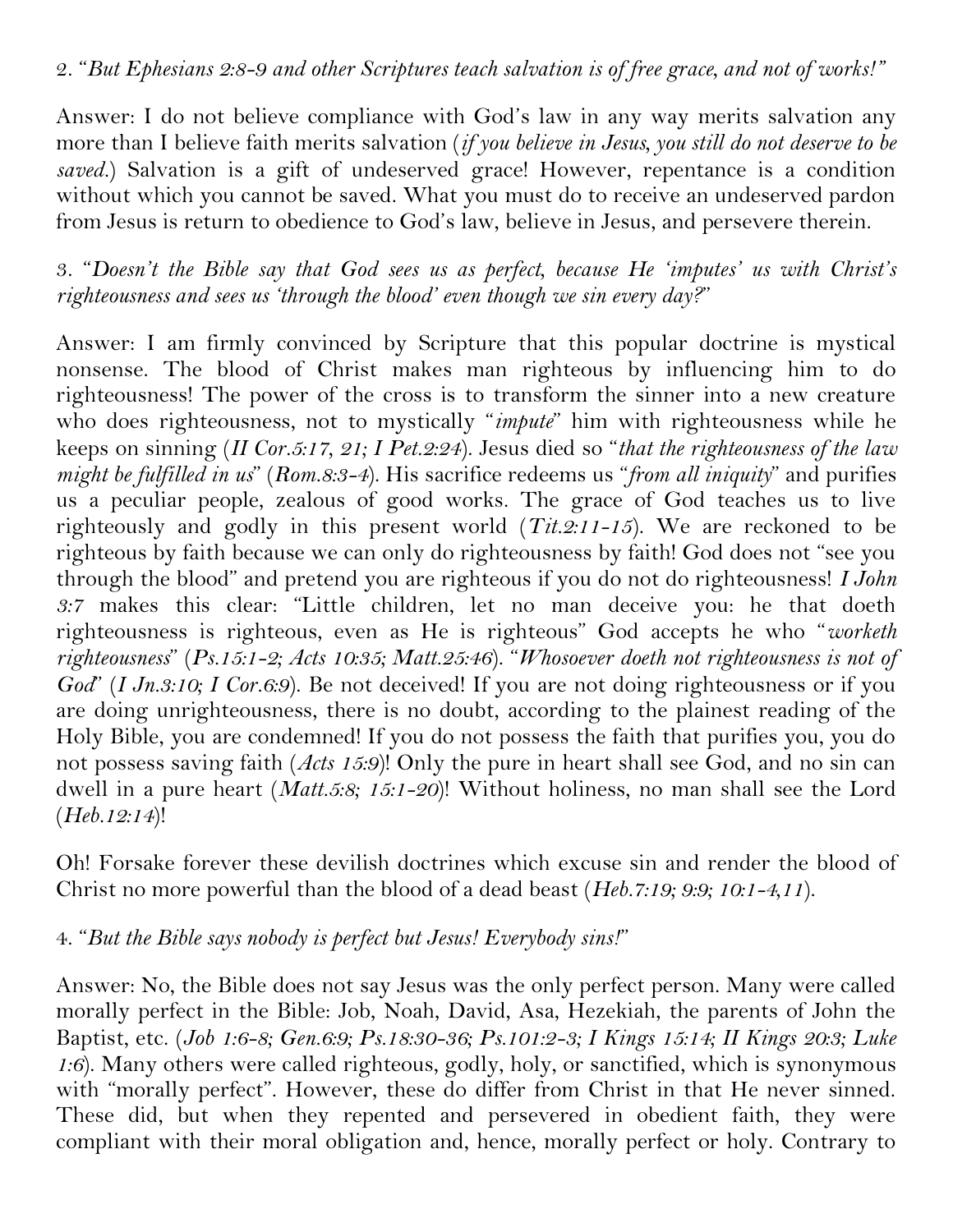popular belief, everyone does not sin! "He that is born of God does not commit sin" (I Jn.3:9). All true Christians have repented and love God supremely and, hence, are morally perfect.

# 5. "*But Christians are continually sanctified on earth and will not be perfect until heaven!*"

Answer: To be sanctified is "*to be set apart to God*." Sanctification in the believer is not the gradual putting off of sin. This type of sanctification is a prerequisite to justification (*I Cor.6:11; II Cor.6:14-18*). Until one is set apart from all sin unto God, he is not forgiven. Man must become morally perfect on earth, or he will never be perfect. No one would deny that saints are morally perfect in heaven. Well, the Bible says that all that pertains to life and godliness is ours now (*II Pet.1:3-4*)! There will be no infusion of holiness when we die. All that happens when we die is that we get a perfectly new body. However, our moral character at the moment of death is forever fixed (*Rev.22:11-12*). Indeed, if you are not morally fit for heaven before you die, you are fit for hell!

# 6. "*But what about Paul the Apostle? In Philippians 3:12, he said he strives to be perfect, but is not yet*."

Answer: In Phil.3:12, Paul is speaking of a physical perfection which he had not yet obtained, not moral perfection. The context makes this clear: in verse 11 he said he presses on to "*attain unto the resurrection of the dead*" when Christ shall "*change our vile body, that it may be fashioned like unto His glorious body*." This bodily glorification is "the prize of the high calling of God" which he had not yet apprehended, not righteousness which he had already obtained by faith. The context makes these points clear (*vs.5-21*). In vs. 15, he exhorts those who were already perfect to strive for and hope for the same goal, which if a man will do, he will be pure, "*even as He is pure*" (*I Jn.3:2-3*)!

Let us look at what Paul says about himself in three other passages to see that he was indeed already morally perfect: "*I keep under my body, and bring it into subjection: lest that by any means, when I have preached to others, I myself should be a castaway*" (*I Cor.9:27*). "*Ye are witnesses, and God also, how holily and justly and unblameably we behaved ourselves among you that believe*" (*I Thes.2:10*). Paul said in his defense to Felix, "*And herein do I exercise myself to have always a conscience void of offense toward God, and toward men*" (*Acts 24:16*). If you believe that Paul was confessing moral imperfection in Phil.3:12, how can you reconcile these passages with your rendition of that?

Furthermore, Paul claims that all Scriptures and all the promises of God exist to make men morally perfect (*II Tim.3:16-17; II Cor.7:1*), and he makes it his prayer and ministry goal to produce morally perfect disciples, and he beseeches them to morally imitate him (*Col.1:28; II Cor.13:9,11; I Cor.11:1; 4:16; Phil.3:17; 4:9*).

Several other Pauline passages have been used to justify sin in the life of the believer, *Romans 7:14-25, I Timothy 1:15, I Cor.3,* as well as *I Jn.1:8*.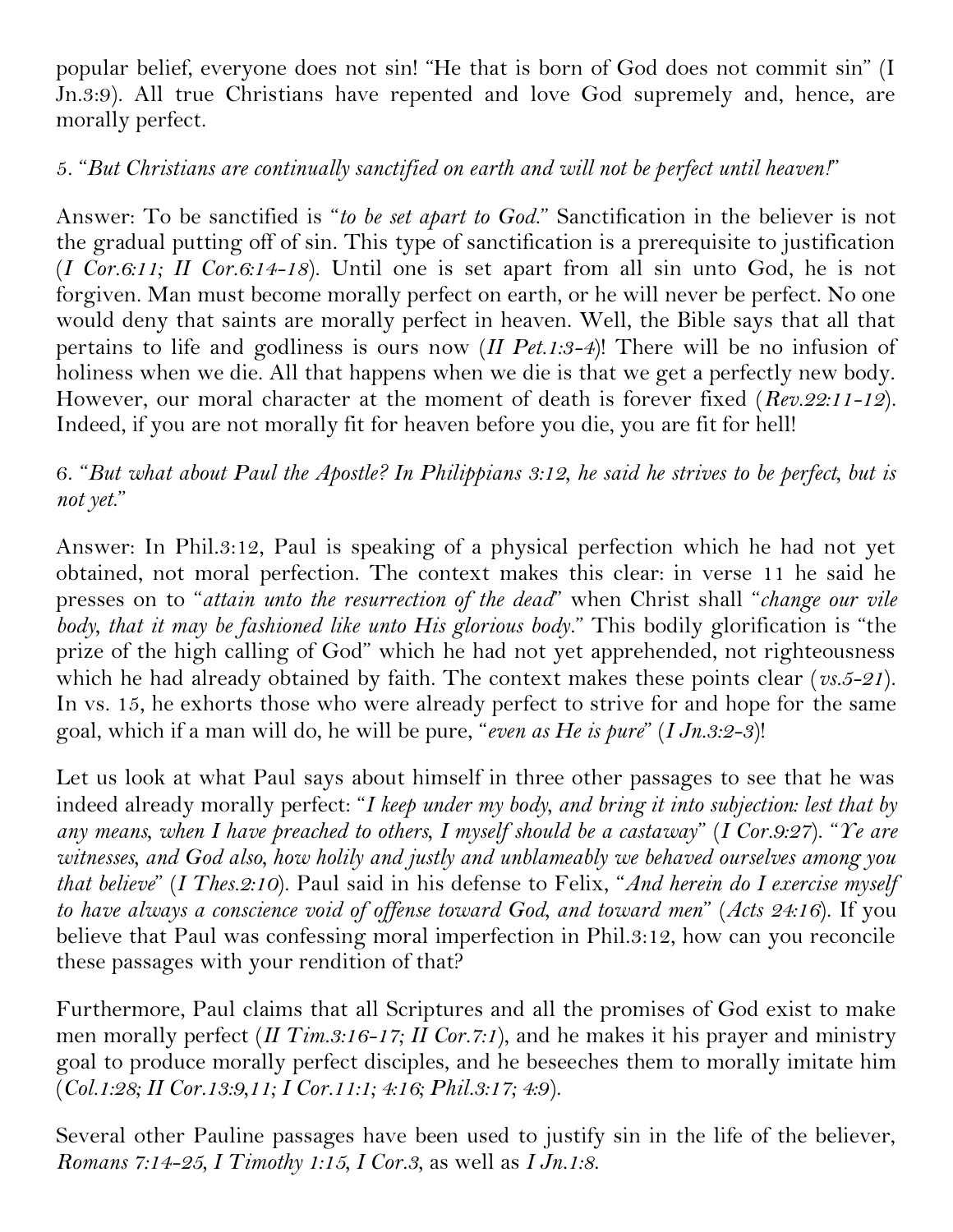#### 7. "*What about Romans 7?*"

*Romans 7*, for the most part, is a vindication of the law and it's divine purpose as "*schoolmaster*" in bringing men to Christ (*see a full study on [Romans 7 here](https://www.consumingfirefellowship.org/_files/ugd/99ecd9_fcab286827074fa991879ec6adaca6a2.pdf)*). An honest examination, with the backdrop of *Romans 6* and 8 as the proper context, proves *Romans 7* cannot possibly be a regenerate experience, but a legal one. As long as men grossly misinterpret Romans 7 as "normal Christianity," Antinomians everywhere will find a "*Scriptural*" refuge for their sin. God expects everyone to stop sinning and He has provided the means to do so, Jesus Christ. If we do not believe that God, through faith in the atoning work of Christ, can literally deliver us from all sin, we do violate the clear command of Scripture.

"*Likewise reckon (conclude) ye also yourselves to be dead indeed unto sin*…" *Romans 6:11*

Furthermore, I find it amazing that men can believe *Romans 7* was Paul's regenerate experience but still trust their New Testaments.

"*Why?*" you may ask.

As we know, the Apostle is responsible for penning  $\frac{2}{3}$  of the N.T., yet if his experience was no higher than...

*"For the good that I would I do not: but the evil which I would not, that I do."*

...it is unlikely he could have fully obeyed God in accurately communicating His divine thoughts.

Isn't it a contradiction to, by faith, believe God, by His eternal power and grace, inspired redeemed men to write a perfect Bible but the same God cannot inspire men to live a holy life today? Both are the expressed will of God and both feats are equally impossible apart from God. However, generally speaking, many Christians believe one without question but choke on the other.

I certainly believe otherwise, and I have the Scriptures to validate my belief...

*2 Peter 1:21 For the prophecy came not in old time by the will of man: but holy men of God spake as they were moved by the Holy Ghost.* 

Both supernatural works of "*inspiration*" are recorded for our edification in the above verse: a perfect Bible and men perfected by the sanctifying power of the gospel. Indeed, the Bible declares the Apostle Paul, at the time Romans was penned, was holy, "*not carnal, sold under sin.*"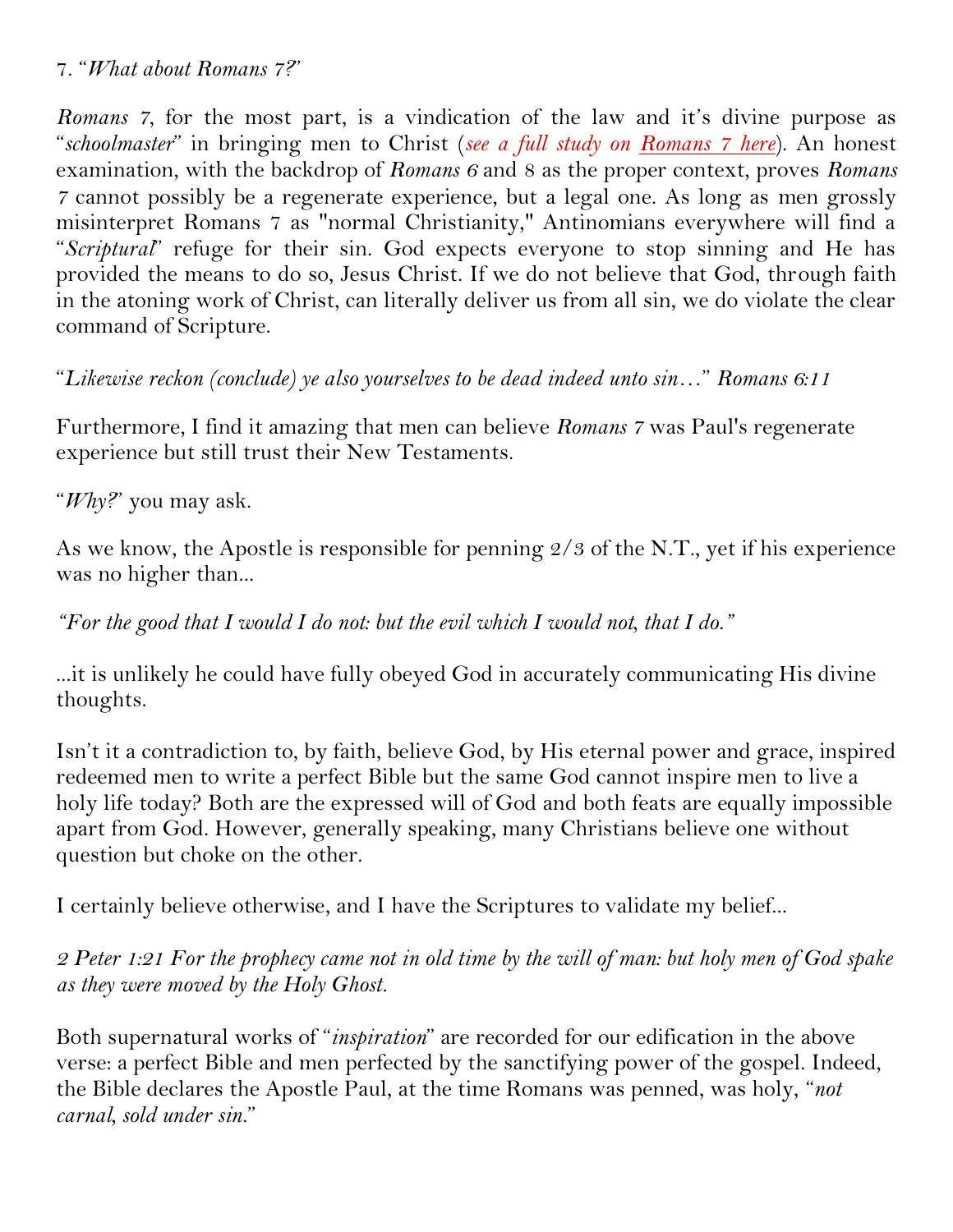8. "*Doesn't Paul rebuke sin in the churches, proving that there is sin in the church and always will be*?"

Answer: This does not prove that *sin* for Christians is a necessity, but rather, that only it is a possibility (*we have free-will*). In the Apostle Paul's letters to the churches, he does rebuke sin: adultery, fornication, homosexuality, lust, stealing, drunkenness, strife, envyings, and the like. Some have dared to use this as an excuse for sin in the church! But when he rebukes sin in the church, he warns them in the same breath not to be deceived: "*they which do such things will not inherit the kingdom of God*" - even to the Christian, "*the wages of sin is death.*" He warns that no sinner "*hath any inheritance in the kingdom of Christ and of God. Let no man deceive you with vain words: for because of these things cometh the wrath of God upon the children of disobedience. Be not ye therefore partakers with them*" (*Gal.5:19-20; I Cor.5:1-13; 6:9-11; Eph.5:3-7; Col.3:5-6; Heb.10:26-31; Rom.6:16, 21-23; 8:12-13; & James 1:7-8; 5:20-21 - let God be true and every man a liar!*).

If there is any sin at all in your life, Paul's rebukes apply: do not be deceived - you are not heaven-bound but condemned! Unless, of course, you repent and trust in Christ to cleanse you of all your sins.

## 9. "*If you could be perfect, you would not need Jesus*!"

Answer: Not true. It is because of Jesus that Christians can be morally perfect! I need His blood to wash me clean from my past sins, and I need the power of the cross, the Holy Ghost, and His assistance as my *High Priest* to deliver me from every future temptation (*I Cor.10:13; Heb.2:17-18; Heb.4:14-16*). "*I can do all things through Christ who strengtheneth me*" (*Phil.4:13*). Greater is He that is in me, than he that tempts me in the world (*I Jn.4:4*). Thanks be unto God who always causes me to triumph victoriously in Christ (*II Cor.2:14; I Cor.15:57*)! I am more than a conqueror through Him that loved me (*Rom.8:37*)! Now unto Him that is able to keep me from falling, and present me faultless before His throne with great joy - to Him be all the glory forever (*Jude 24*)! To God be the glory!

10. "*What about 1 John 1:8 & 10, which say if we deny our sinfulness we are deceived?*"

**1 John 1:8-10** *If we say that we have no sin, we deceive ourselves, and the truth is not in us. If we confess our sins, he is faithful and just to forgive us our sins, and to cleanse us from all unrighteousness. If we say that we have not sinned, we make him a liar, and his word is not in us.* 

Answer: *1 John 1:8* and *10* addresses both sin in principle and behavior. The English word "*sin*" in verse 8 is translated from the Greek noun for "*sin*", speaking of the *principle of sin*. No genuine Christian will deny the sin nature. The English word "*sin*" in verse 10 is translated from the Greek verb for "*sin*", speaking of actions of sin but in past tense.